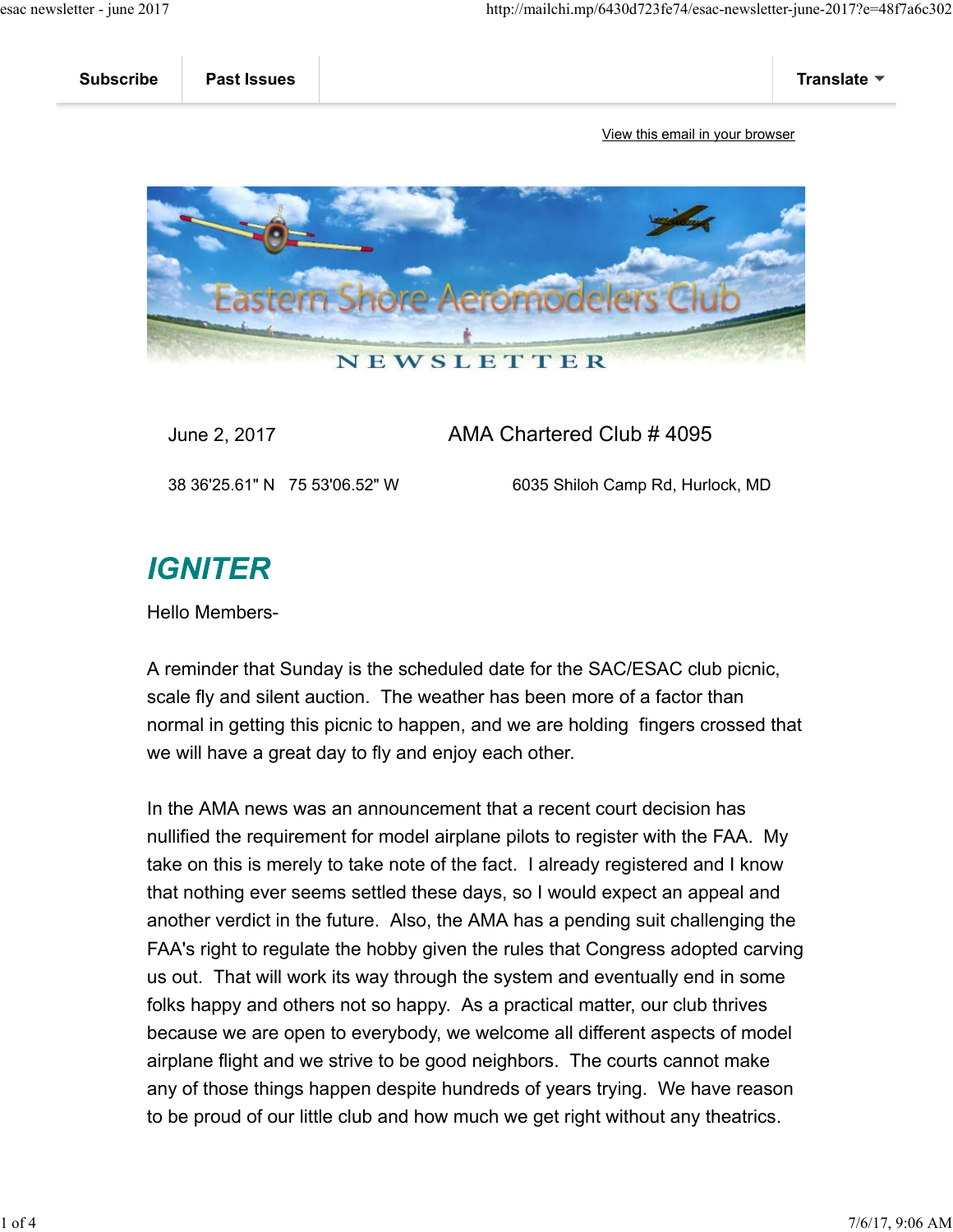See you at the field,

Jack

# Flyer for the upcoming Joint SAC / ESAC **Club Picnic Scale Fun Fly.**

Date: Sunday - June 4 Time: 9am until ?

Bring: scale airplanes to fly, friends, favorite dish to share with your friends

PDF FLYER

### A Meeting was called to order on . . .

May 10, 2017 at the Field at 7pm. The Treasurer reported \$3,490.27 in savings and \$722.01 in checking with 43 paid up members.

First topic discussed was the upcoming Picnic and joint Scale Fun Fly with the SAC club. After considering 4 alternate dates, we agreed to hold it on June 4. We will have members who cannot make the date, but by more than 2 to 1, this was the date that most people present could do.

Field safety was discussed. In reviewing the recent Jet Rally, it was noted that fast flying airplanes pose potential safety risks anytime their noses are pointing at people. We all have a role to play in maintaining our injury free status. Flying passes farther out from the flight line is one obvious safety measure we can all look to enforce. Having an extra second or two to react if something goes wrong could make a big difference one day. We were reminded that any of us will take a safety reminder from "a friend" and so we are all asked to be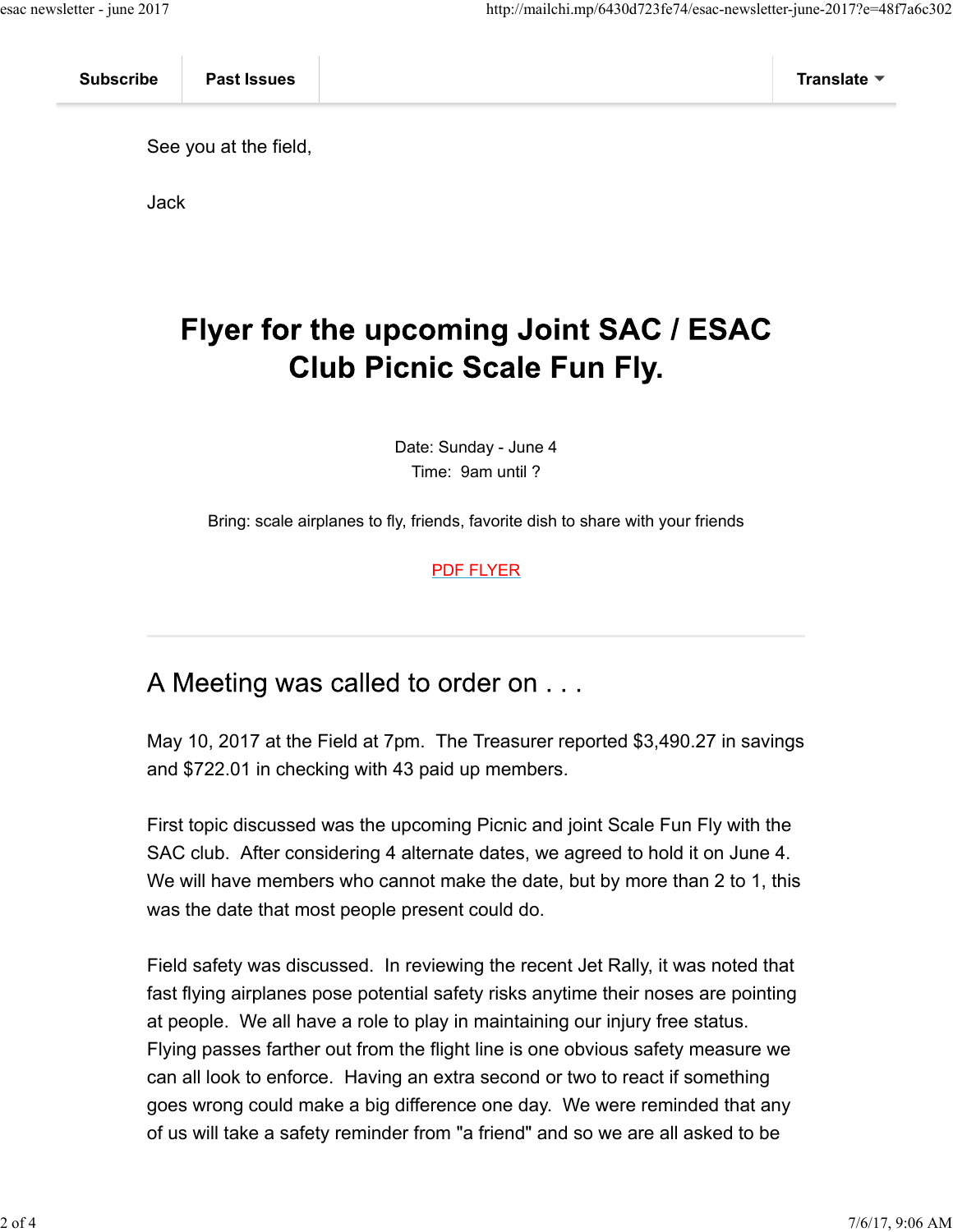suggested using the word "TIPS" which can stand for Thinking Individuals Promote Safety. So lets all give each other TIPS when appropriate.

There being no further business, the meeting was called to a close at 7:27pm.

- June 4- SAC/ESAC Picnic 9am until
- June 14 Club meeting at the FIELD 7pm
- June 17-18 -- IMAC **Competition**
- June 25 Fun Fly & Auction SAC
- July 12 Club meeting at the Field 7pm
- August 10 Club meeting at the Field 7pm
- August 12-13- Jim Coll Stunt **Contest**
- August 19-20 IMAC **Competition**
- September 10 Annual Fish Fry -- SAC (Rain date Sept 17)
- September 13 Club meeting at the Field 7pm
- October 11 Club meeting at the Train Station 7pm
- November 8 Club meeting at the Train Station 7pm
- December 13 Christmas Party Meeting 7pm — at the train station

**Support Our Local Hobby Shops Hobby Stop** 22762 Sussex Hwy **Happy Birthday to You . . . Keith Hertzog - June 23 Skip Messick - June 28 Links** AMA Website